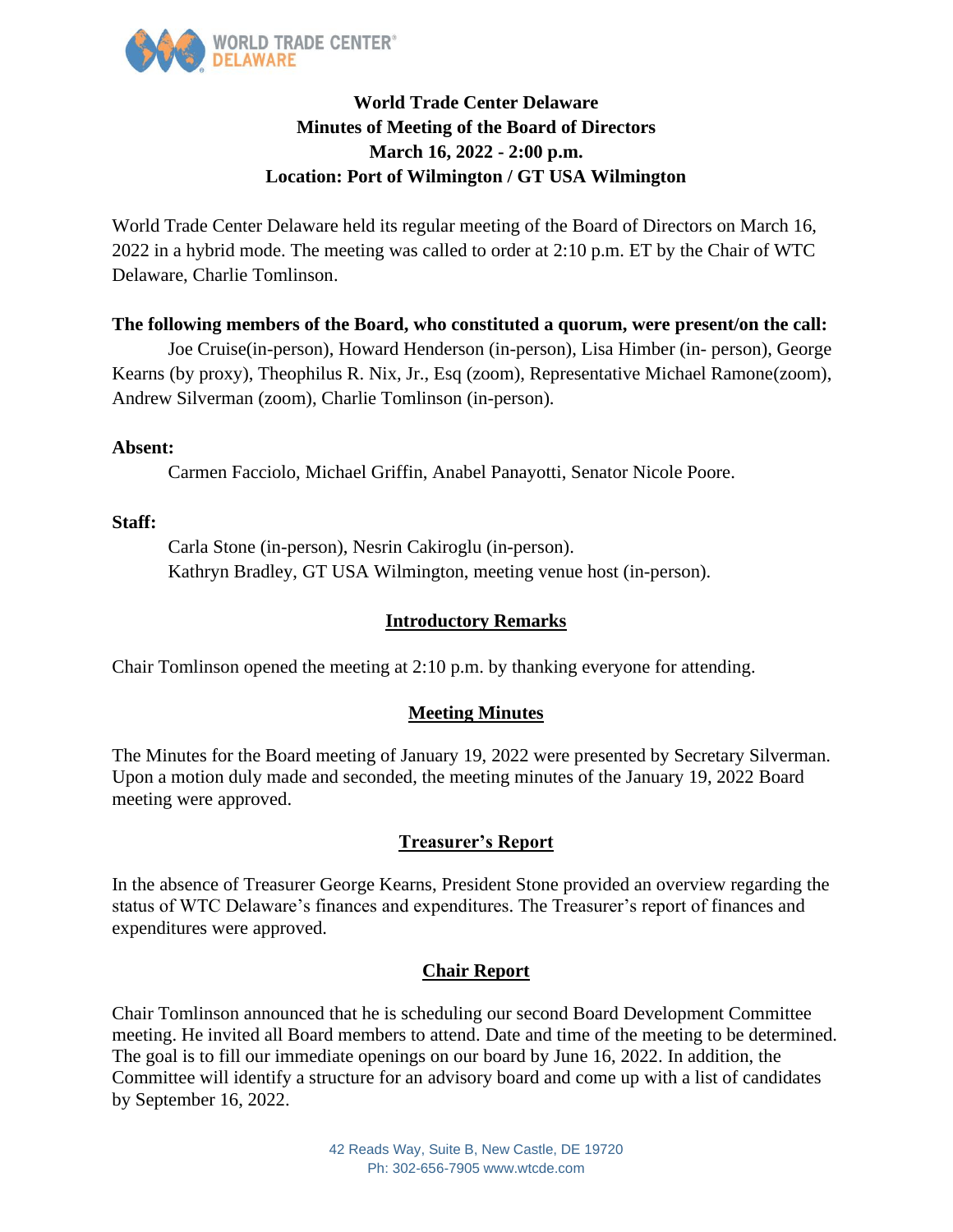

Chair Tomlinson is also planning to schedule a meeting with our Member Development Committee. Date and time to be announced.

INTERNATIONAL DELAWARE: This year's International Delaware Magazine will focus on tourism and hospitality. This will be WTC Delaware's sixth edition and it will come out in December. Chair Tomlinson will keep the Board informed about the timing and sponsorship opportunities for this year's issue as more information becomes available.

# **President's Report**

President Stone provided updates on the WTC Delaware's projected budget for the remaining of this fiscal year.

GALA: The Board engaged in a discussion regarding the date and format of our annual Gala. President Stone will check the November dates with the Hotel du Pont.

TRADE WINDS 2022- MIDDLE EAST & AFRICA: Carla Stone participated in Trade Winds 2022, the largest U.S. Government-led trade mission and business development forum, in Dubai, UAE, concurrent with Expo 2020 Dubai. Organized by the U.S. Commercial Service, Trade Winds featured pre-scheduled meetings with U.S. Commercial Diplomats from over twenty countries in the Middle East, North Africa and Sub-Saharan Africa, conference programming and networking opportunities with businesses, NGOs and government agencies. Carla brought back numerous trade and investment leads for Delaware companies and organizations.

NEW PARTNERSHIP: WTC Delaware has a new partnership with the WTC Bengaluru, Chennai & Kochi. An MOU between both parties was signed on February  $22<sup>nd</sup>$ ,  $2022$ . The goal is to cooperate with each other in facilitating international trade, business support services and complementing each other's activities whenever possible.

INTERNSHIPS: We continue to advertise for our paid internship opportunities. We are offering a limited number of paid positions to local Delaware state residents attending Delaware schools.

PAST & UPCOMING EVENTS: The board engaged in general discussion regarding our past and upcoming events, including those listed below:

- How to Market Your Products Internationally Through Amazon January 25, 2022
- Indonesia Consul General/ Delegation Visit February 22, 2022
- Fourth Annual Tastes of Chocolate and Beer from Around the World February 25, 2022
- Future of Finance: New Age Technology or New Skills (Virtual) Cosponsored with WTC Bengaluru, Kochi, Chennai; IMA – March 16, 2022

### **Operations Report**

Director Cakiroglu provided updates on the WTC Delaware's operations and most recent workstreams.